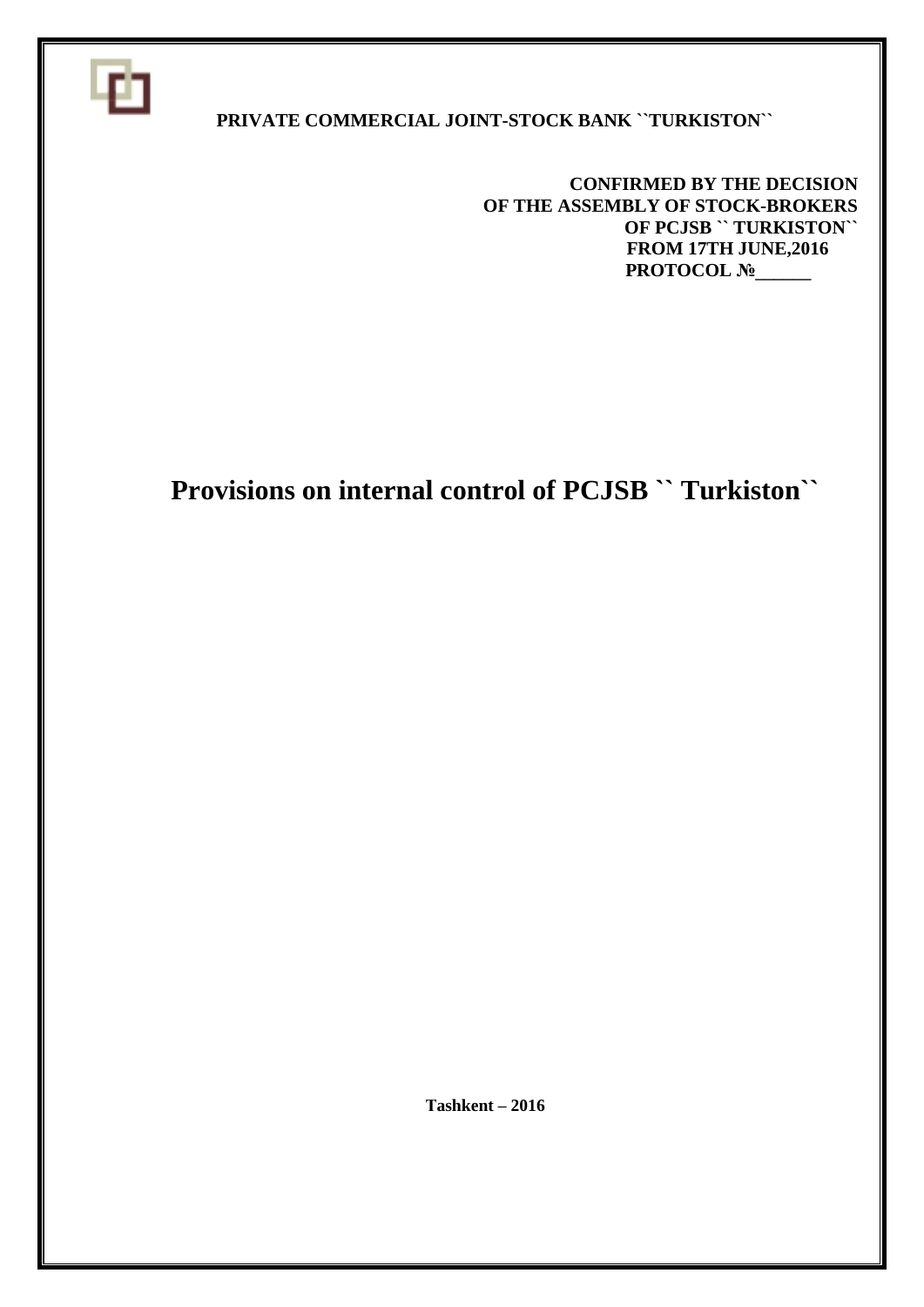## **CONTENT**

| III. PRINCIPLES OF FUNCTIONING OF THE SYSTEM OF INTERNAL CONTROL 4 |  |
|--------------------------------------------------------------------|--|
|                                                                    |  |
|                                                                    |  |
|                                                                    |  |
|                                                                    |  |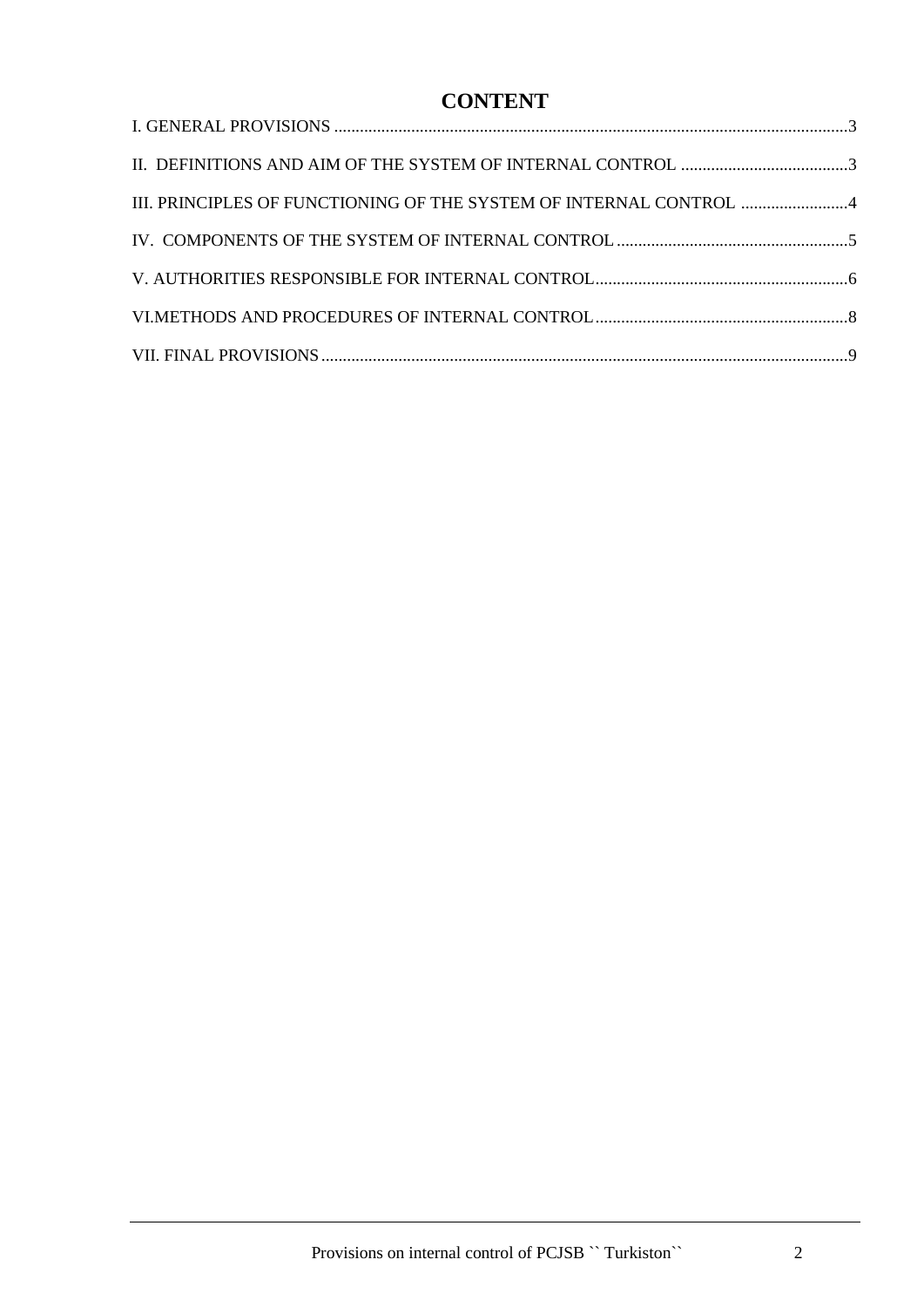#### **I. CONTENT**

<span id="page-2-0"></span>1. 1. The current dividend policy provisions of PCJSB `` Turkiston``( later in the passage The provisions) was worked out in accordance with the existing legislative chamber of the republic of Uzbekistan, `` Rules of the inner control against the legalization of incomes, obtained from criminal activity, and from subsidizing terrorism in commercial banks``( registered by the Department of Justice of the republic of Uzbekistan 21.11.2013  $\mathcal{N}$  2528) by the law of PCJSB  $\degree$ Turkiston``( later in the passage bank) by Corporate governance principles, confirmed by the protocol of the assembly for the improvement of effectiveness and activity of joint-stock companies as well as modification of the corporate governance from the date 31.12.2016 №9 and other different documentations of the bank.

2. This provision is aimed at designating aims and issues of the system of internal control, principles of its functioning, also authorities and officials of the Bank responsible for internal control.

#### <span id="page-2-1"></span>**II. DEFINITIONS AND AIMS OF THE SYSTEM OF INTERNAL CONTROL**

3. Internal control is an instantly working process in the activity of the Bank aimed at increasing effectiveness of the process of risk management, control and corporate governance in order to reach relative and efficient results in the following spheres of the Bank:

-Reliability and validity of financial reporting;

-Effectiveness and productivity of the activity, including the degree of effectiveness of functioning, having incomes and protection of assets;

- Correspondence to the norms of law and legislature, which regulate the activity of the bank;

4. System of internal control is a compilation of organizational structure, measures of control, methods and procedures taken for internal control, fixed by legal internal documents, fulfilled by the Revision Committee of the bank, Audit Committee, The Board of Supervisors, executive chamber and other employees( later subjects of internal control). Qualification of the members of internal control authorities may be fixed by the Provisions on their activity in the bank.

5. Procedures of internal control are measures of control, methods and procedures taken for internal control, fixed fulfilled by the Revision Committee of the bank, Audit Committee, The Board of Supervisors, executive chamber and other departments responsible(later in the contract-departments) aimed at finding out violations of legislature if any and other inaccuracies in internal documentation in time of realization of financial-economic activity, assessment of the degree of effectiveness of goals achievement by the Bank, and also the cooperation of subjects of internal control in the process of fulfilling the responsibilities of control.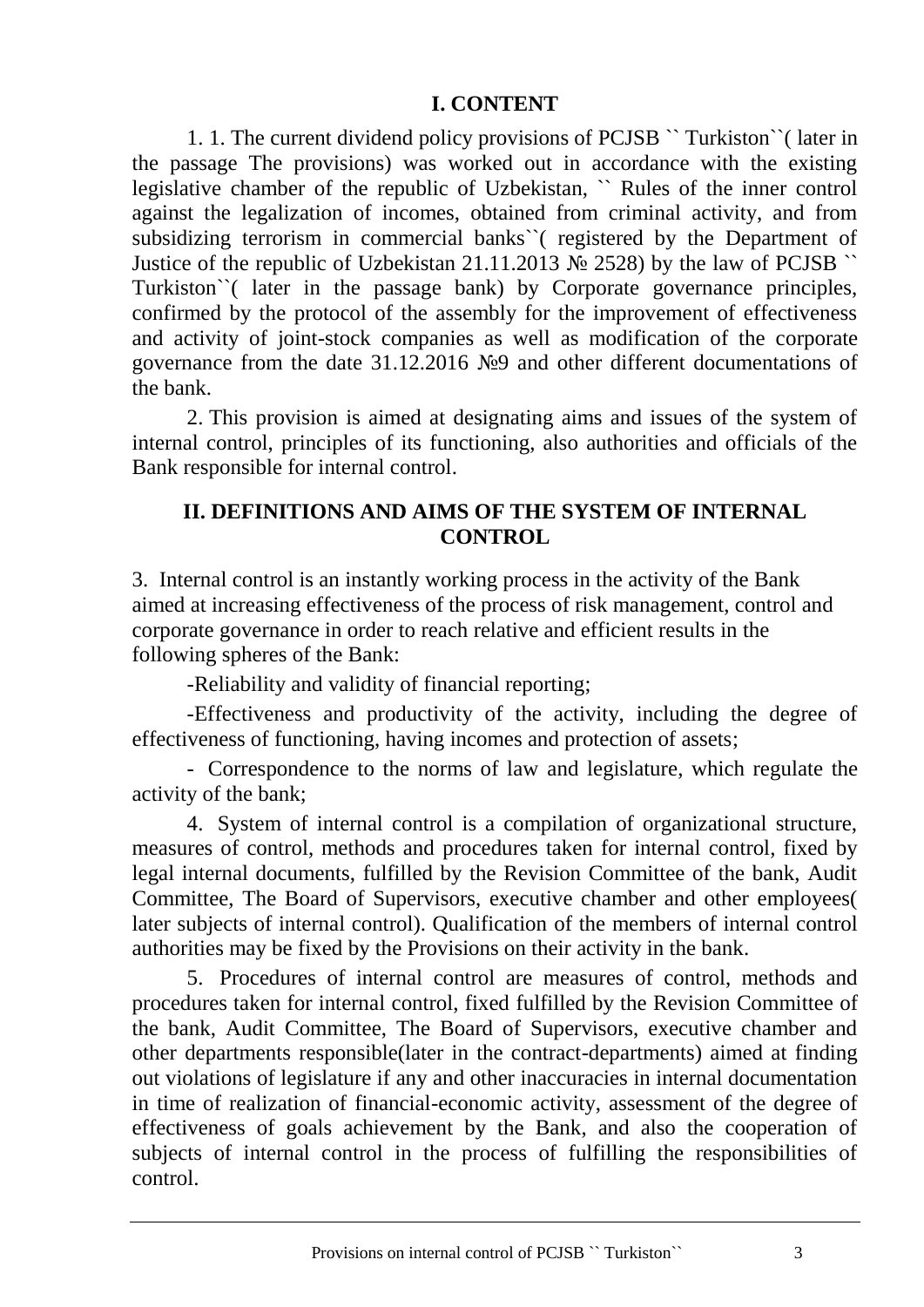6. The primary aim of the internal control is provision of all the shareholders including minor shareholders with the protection of their rights and legal interests

7. Internal control is to provide the following in operational manner:

Conserving the stocks, economical and effective usage of the resources of the bank;

Compliance with the existing legislature and internal documentation of the Bank;

The short term and long term strategies of development and business plans of the Bank;

Provide full and valid accounting documents, financial recording and other information connected with governance of the bank;

Identifying and analyzing risks if any appear in the course of activity of the bank;

Planning and managing risks in the course of the activity of the bank, including taking timely and adequate decisions;

Creation and sustaining good reputation of the bank in the working society and amid consumers;

Adequacy, transparency and objectivity in payment of remunerations and reimbursements, including the definition of their amount to the members of executive chamber, the Board of supervisors and Revision Committee.

### <span id="page-3-0"></span>**III. PRINCIPLES OF FUNCTIONING OF THE SYSTEM OF INTERNAL CONTROL**

8. The system of internal control in the bank is fulfilled according to the following principles:

Permanent functioning- constant and proper functioning of the system of internal control provides a bank with an opportunity to find out risks timely and prevention of future risks;

Supervision of all members of internal control- the quality of accomplishment of control functions of one of the members is revised by another member of the system;

dividing responsibilities-bank attempts to avoid repetition of one action several times, and that`s why the responsibilities must be divided between workers so that not one employee will be responsible for operations connected with certain assets, provision of soundness of assets and inventory;

Proper consent and confirmation of operations- Bank attempts to establish order in confirming all the financial and economic operations by the defined authorities in accordance with their responsibilities;

Provision of organizational unity of department responsible for daily internal control of the bank, and functional records given to the Board of supervisors through audit Committee;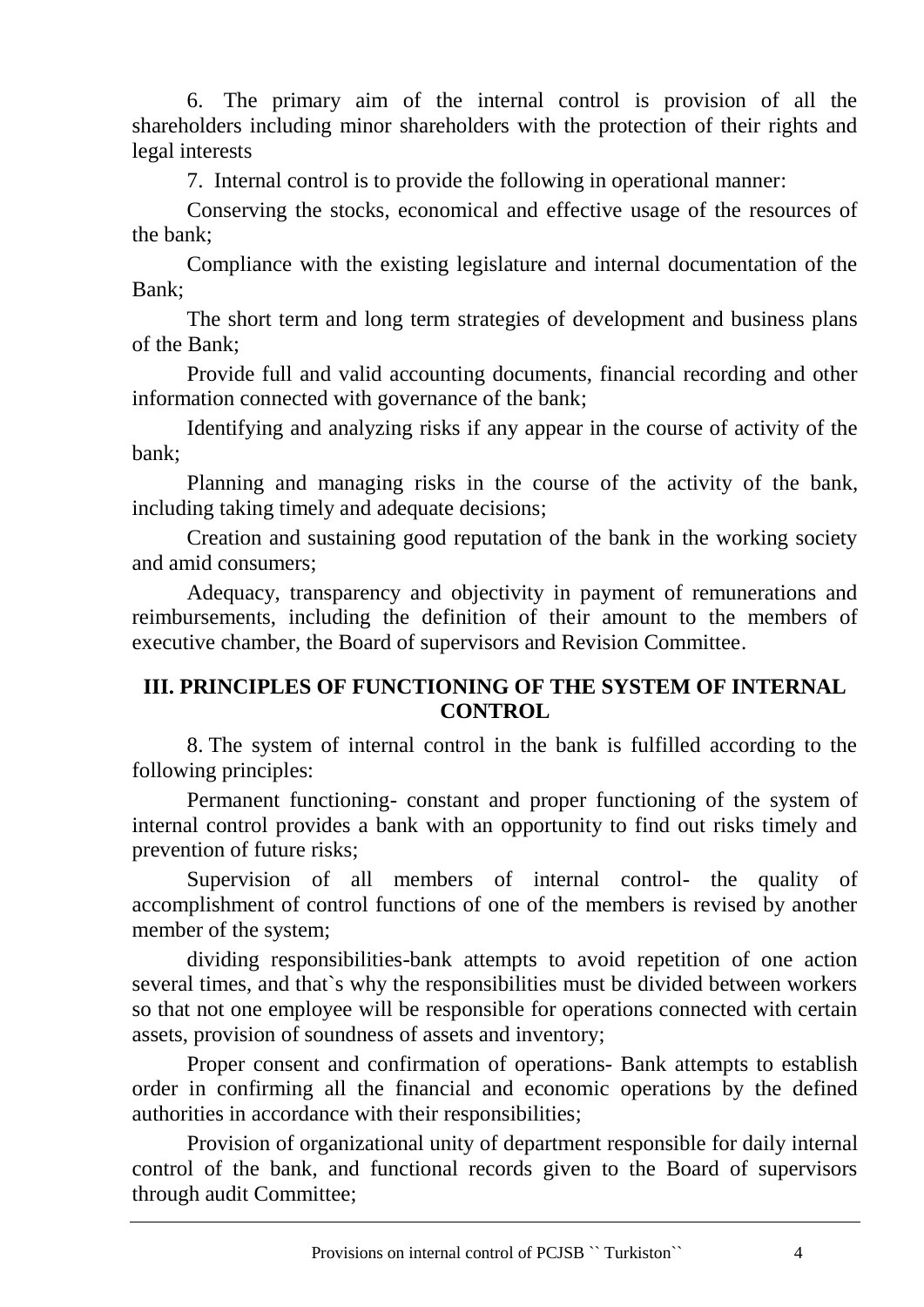Responsibility of all the subjects of internal control working in the bank, fulfillment of all the control tasks;

Accomplishment of internal control on the basis of full cooperation of all the departments of the bank;

Constant development and perfection- bank attempts to provide system of internal control with flexibility so that this system will adapt to solve new issues and risks, expand and develop the system itself;

Timely notification about existing problems- the bank sets shortes deadline possible for the notification of designated authorities so that they will start responding to the problem on time;

Defining priority spheres of activity of the bank, which require controlstrategic priorities of internal control are defined even if the effectiveness of these priorities (relation between expenditure and economic benefits) are difficult to calculate.

#### **IV. Components of the system of internal control**

<span id="page-4-0"></span>9. The system of internal control includes the following components:

control environment which includes ethical values and competence of the workers of the bank, policy of governance, methods of dividing responsibilities among the authorities of the bank, structure of organization and upgrading qualification of the employees, and also governance by the board of Supervisors;

Assessment of the risks—identification and analysis of the risks on the way toward reaching goals and plans consecutive in their achievement and interlinked ;

control of the policy and procedures which guarantee that the decisions are abided by the authorities including announcement of consents,sanctions, confirmations, conducting control, control of current activity, guarantee of protection of stocks, and dividing responsibilities among workers ;

Informational provision and exchange of information, which pursues the aim of timely and effective finding of date necessary for registration or exchange, including the creation of favorable effective channels of informational exchange to understand the policy and procedures of internal control of the bank and their accomplishment. Bank takes measures to provide protection against not sanctioned access to information;

Monitoring- process of controlling and supervising, in the course of which the quality of the system is defined by the passage of time. The assessment of the internal control is done in order to identify possibility of mistakes, influencing on the validity of financial recording, the importance of these mistakes and designating how well the system of internal control can cope with the tasks put ahead. Independent professional organization of supervisors-consultant may be invited to assess the effectiveness of the system of internal control in the bank with the consent of the assembly of shareholders and suggestion of the Board of Supervisors.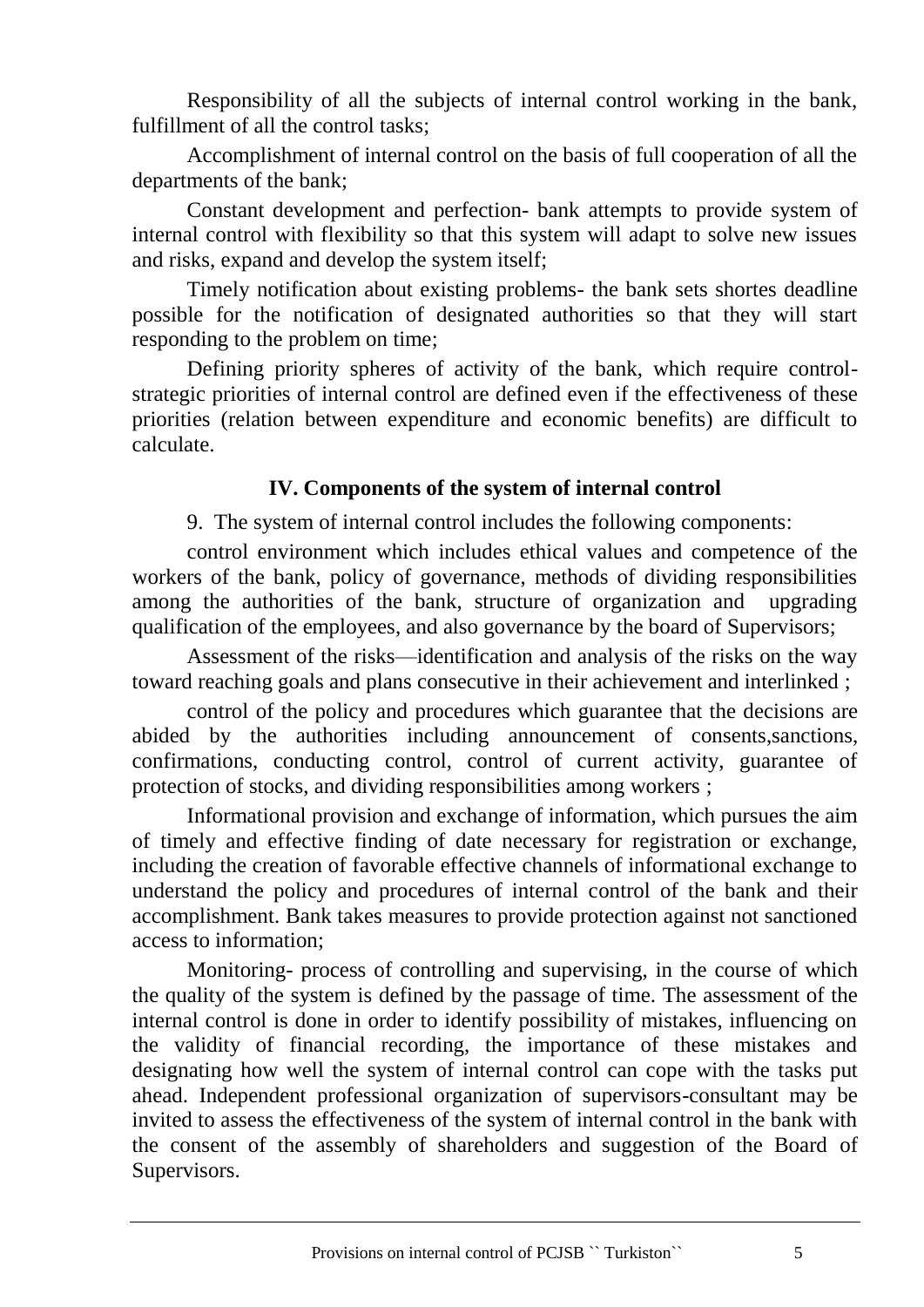## **V. AUTHORITIES RESPONSIBLE FOR INTERNAL CONTROL**

<span id="page-5-0"></span>3. 10. The internal control is accomplished by Revision Committee, Board of Supervisors of the Bank, Audit Commission, internal audit service of the bank, heads of executive branch of the bank and other employees of the bank in all levels and each of them is responsible for internal control.

11. Functions, rights and responsibilities, obligations, the order of paying reimbursement and remuneration of the existing subdivisions of the bank are fixed in the internal documents of the bank. These documents including all the other documents connected with internal control of the bank cannot contradict the current Provisions.

12. The designated subdivisions of the bank accomplish internal control with the aim of providing systematic control of financial and economic activity of the bank- internal audit service of the bank, if this service isn't established, then the internal control is regulated by the authority designated in cooperation with other subdivisions .

13. The functions of the Board of Supervisors include:

.

Identifying the ways of development and approving certain operations and strategic systems of internal control;

Annual revision in the yearly meeting of shareholders of the Bank about the results of the analysis and assessment of liability and effectiveness of the system of internal control based on the records provided by the head of the executive chamber of the bank, internal and external audit, revision committee, information and other aspects noticed including: financial control, operational control, control of compliance with legislature, control of internal policy and procedures ;

Defining structures and the list of workers in subdivisions of the bank, responsible for internal control;

Constant improvement of procedures of internal control.

14. The responsibility for the organization of control on the validity and fullness of financial records, liability and effectiveness of the system of internal control is put on the Audit committee of the Board of Supervisors, the role, whose tasks and aims are defined in the provisions about Audit committee of the Board of Supervisors of the bank.

15. The head of the executive chamber is responsible for the functioning in accordance with the confirmed by audit committee policy. He also lobbies procedures of the system of internal control and provides its effective functioning, informing audit committee about all the possible risks on time, plans and results of the measures taken.

16. Employees (including heads of subdivisions) of subdivisions of all levels have to partake in the working out strategies and procedures of the internal control within the scope of their responsibilities. Coping with unusual situations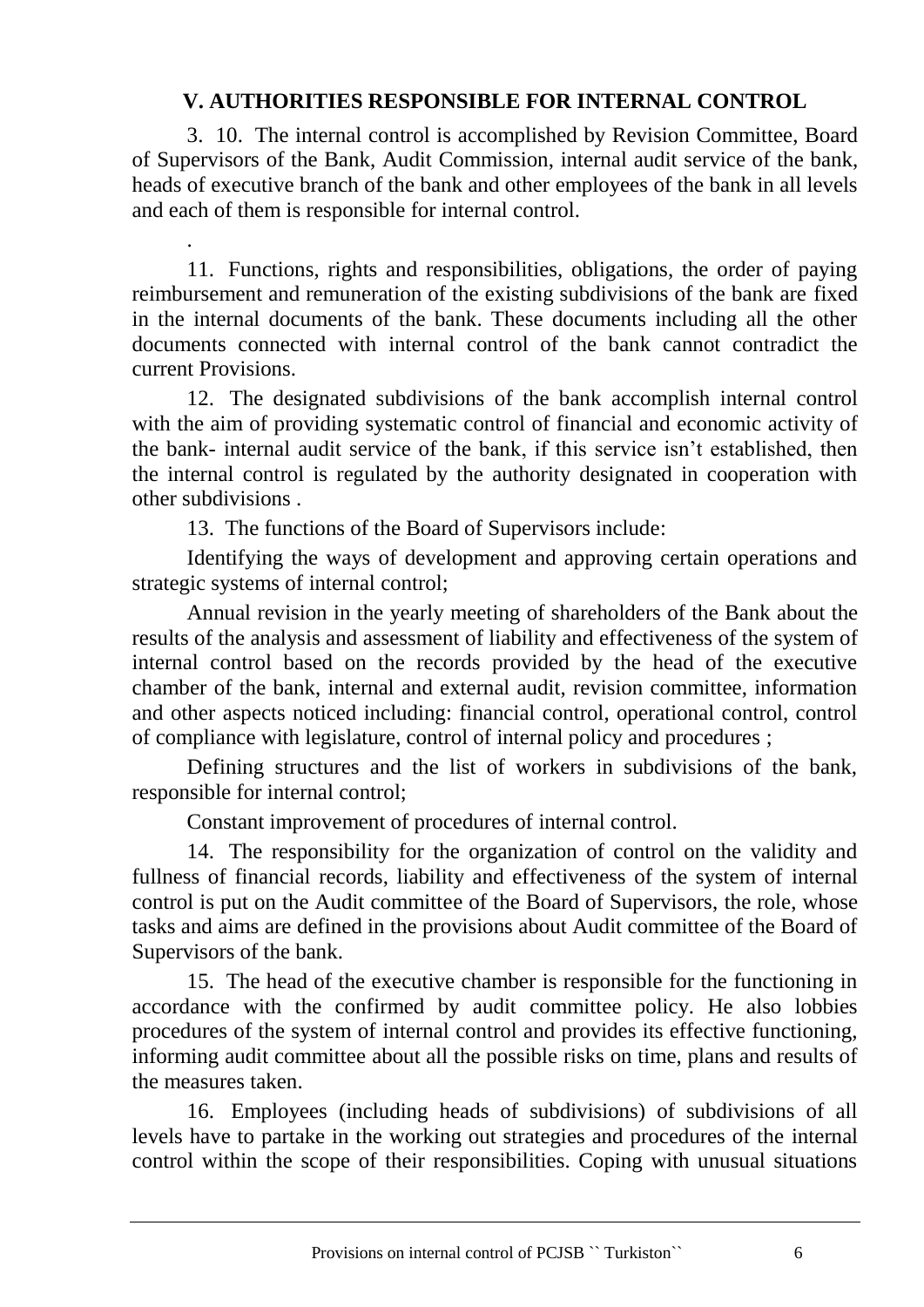and problems is also included into their tasks. Employees have to inform the heads of the bank about the risks or misunderstandings on particular pacts.

17. The responsibility for the control on the financial and economic activity of the bank and its subdivisions is put on permanently working internal governing bodies- Revision Commission, whose aims and tasks are reflected in the Provisions about Revision Commission;

18. The service of internal audit, whose aims and tasks are reflected in the provisions about the service of internal audit is responsible for regular control on the execution of the procedures of internal control, to be exact correspondence of certain financial and economic operations of the bank to the legislature of the republic of Uzbekistan and the chamber of the bank as a whole, its separate subdivisions, also the service is responsible for fullness and validity of accounting and financial records.

The provisions about the service of internal audit are confirmed by the Board of Supervisors of the bank.

19. The service of internal audit of the bank reports to the Committee of supervisors on auditing about the results of internal auditing of the system of internal control. The service of internal audit of the bank subdues to the Board of Supervisors of the bank.

20. The following individuals cannot occupy the position in the service of internal audit:

- Individuals, with crime record in the sphere of economics or crime against order ;

- Individuals, who are the heads or members of executive chamber of the bank;

- Individuals, who are the founders(shareholders, participants) heads or members of executive chamber of the bank or employees of legal entitycompetitor to the bank ;

All the other conditions to the individuals involved in the service of internal audit of the bank may be defined by the Board of Supervisors of the bank, who work with internal audit.

21. Proper functioning of the system of internal control also depends on the professionalism of employees. Bank attempts to put absolute emphasis on correct selection, recruitment, teaching, and preparation of employees and their career prospects so that it will provide service with highest qualification and compliance with the highest ethical standards.

### **VI. Methods and procedures of system of internal control**

<span id="page-6-0"></span>22. Procedures of internal control of the bank involve:

Identifying interlinked and not contradictory aims and tasks in different levels of the bank;